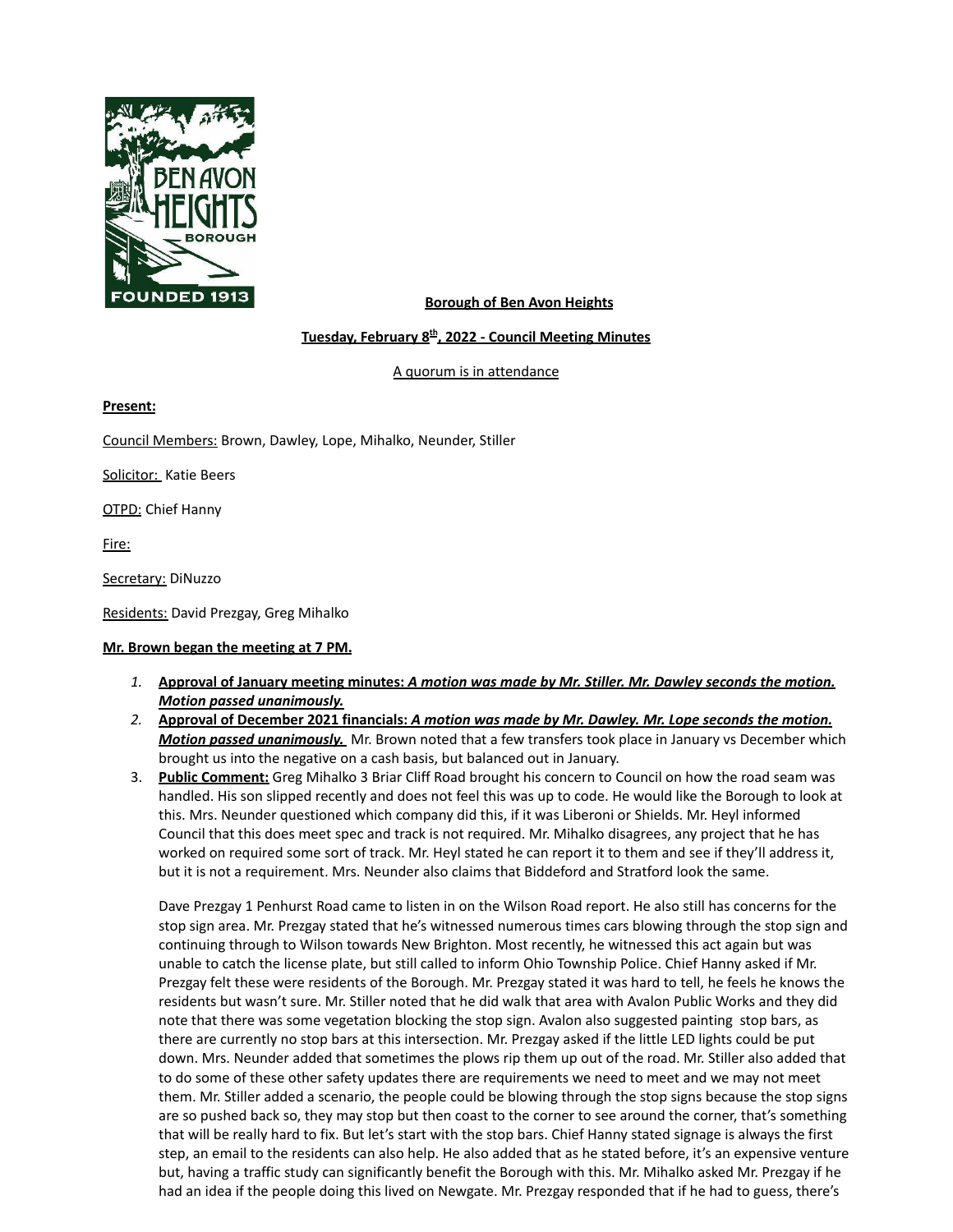a particular black Tesla that zooms through. Mr. Stiller would like to send out a letter to the residents and add the reflective strips to the stop signs already in place. Mr. Stiller wants the residents to know we take this seriously.

- *4.* **Fire Report:** There was no fire present to report.
- **5. Police Report:** Please see attached report for the month of January. Chief Hanny also wanted to make the Borough aware that Ohio Township Police will now be wearing body cameras as they received grant money to purchase them. More information will be available on their website soon. Chief Hanny went on to discuss the report that was conducted on Wilson for the speeding concerns that were brought to the Borough's attention. The average speed recorded was 21 miles per hour, which would seem fast on Wilson, being a small road. With the data collected, no cars could have been cited.
- 6. **Engineers Report:** Please see attached memo provided by LSSE. Council discussed the Consent Decree Phase II and decided they would like to go with the ordinance option. The solicitor will look into drafting an ordinance for council for the March 2022 meeting as this must be adopted by April 2022. Mr. Heyl will also look into the road portion in question on Oxford that the Borough brought to LSSE's attention. This project was completed by Shields, Mr. Heyl will have to look into the contract to confirm if they are still under contract or not. Whether has also been holding up the final punch list with Libberoni.
- 7. **Review action items from prior meeting:** Council reviewed any lingering items from January and addressed these items to be completed in February. Mr. Brown just updated council that moving forward there will be a working document with action items from meetings that council can review and complete their task item.
- 8. **Auditor agreement:** Council reviewed and understand they're on a tight deadline to search for another CPA with the 2021 audit due in the next couple months. Council would like to see a 5-year agreement.
- 9. **Avonworth Municipal Authority 2022 budget:** Council reviewed.
- **10. 2021 Annual Report**: Mr. Stiller reported that all the information that council provided for each of their areas have been updated to reflect 2021. Mrs. Neunder noted that the family who helped aid with the Easter egg hunt was not included. This will be edited to reflect the family who helped with this. The other question raised was why weren't the committee assignments updated, and Mr. Stiller reminded all that this report is reporting on what happened in 2021.
- **11. Executive session:** Began at 7:51pm

Regular meeting resumed at 7:56pm

Meeting ended at 7:57pm

Jessica DiNuzzo, Secretary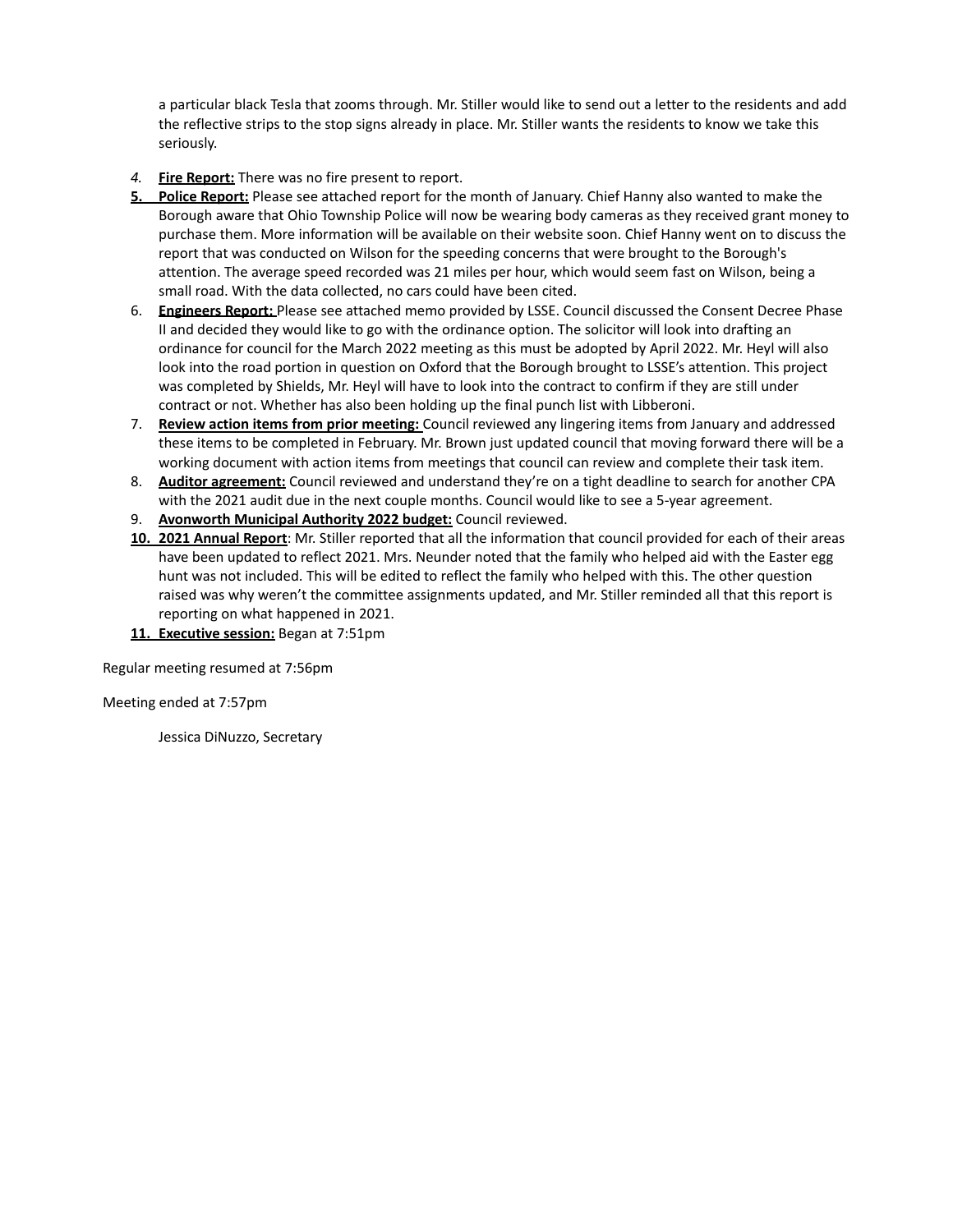February 07, 2022

## Calls for Service - by UCR Code



Incidents Reported Between 01/01/2022 and 01/31/2022

**BEN AVON HTS** 

|      |                                     | Primary | Secondary UCR Count |        |        |
|------|-------------------------------------|---------|---------------------|--------|--------|
| Code | Description                         | Count   | Code 2              | Code 3 | Code 4 |
| 2626 | <b>FALSE FIRE ALARM</b>             | 2       |                     |        |        |
| 3855 | ROAD DEPARTMENT CALL OUT            | 10      |                     |        |        |
| 3870 | MEDICAL EMERGENCY/ ASSIST AMBULANCE | 3       |                     |        |        |
| 3900 | TRAFFIC & PARKING PROBLEMS          |         |                     |        |        |
| 4026 | WIRES AND POLES DOWN                |         |                     |        |        |
|      |                                     |         |                     |        |        |
| 6310 | <b>TRAFFIC POST</b>                 |         |                     |        |        |
| 7092 | ROUTINE PATROL COMPLETED            | 79      |                     |        |        |
| CITT | <b>TRAFFIC CITATION</b>             |         |                     |        |        |
|      | <b>Total Calls</b>                  | CC 98   |                     |        |        |

# *MEMO*



846 Fourth Avenue, Coraopolis, PA 15108 (412) 264-4400 • (412) 264-1200 Fax

TO: Ben Avon Heights Borough

FROM: Kevin A. Brett, P.E. John R. Heyl, P.E., CPESC

SUBJECT: **February 8, 2022 Meeting Engineering Report**

DATE: February 1, 2022 S. O. No.: 0452-01

cc:

Following is a summary of the engineering services provided since the last Engineering Report:

## **1. Phase II Consent Order and Agreement (COA):**

*The Phase II COA was released by ACHD on September 1, 2021. A meeting was held with Borough Representatives on September 29, 2021 to review the order. ACHD is requesting that signed COAs be forwarded back to ACHD by October 31, 2021.* **LSSE reviewing the**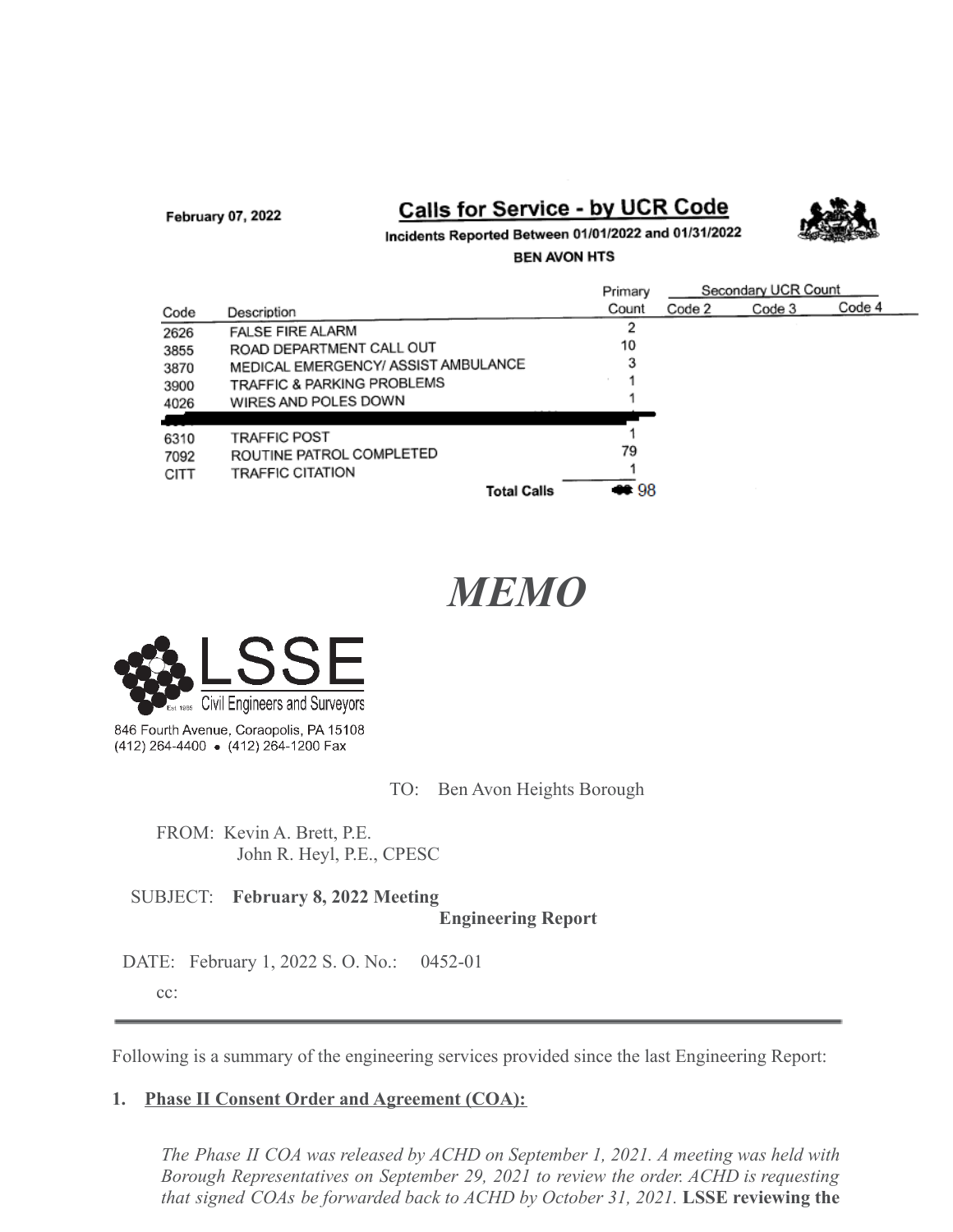**Exhibit 'B' information as part of the 6-month baseline due diligence period. A report documenting the findings of this review will be drafted for submittal to ACHD in April**

**/ May 2022.**

*Borough Council approved the update to the Operations and Maintenance Plan at the May 2020 meeting. Work was awarded to Robinson Pipe Cleaning Company in the amount of*

*\$39,072.50 as noted in letter dated August 13, 2020. A repair scope for the Year 1 area including an Opinion of Probable Cost has been drafted. Four manholes were unable to be located, and CCTV for two sewer lines were incomplete because of access issues. A repair scope for Years 1 and 2 of the O&M Program has been submitted to the Borough for review. LSSE to assist Borough with the preparation of Bid Documents for the repair scope identified by the Borough.* **LSSE transmitted an updated Sanitary Sewer O&M Budget on January 17, 2022 (Attachment A).**

**A draft memorandum discussing O&M planning as it relates to COA requirements is provided for review and comment at this evening's meeting (Attachment B).**

### **2. ALCOSAN Regionalization:**

*Ben Avon Borough sent a March 19, 2020 letter in regards to the potential repairs and maintenance required to transfer ownership over to ALCOSAN for a portion of the multimunicipal sanitary sewer line tributary to ALCOSAN POC O-18. The letter mentions splitting up the cost of repairs and maintenance based on tributary EDUs from each upstream community. LSSE has prepared a summary of available information. To evaluate this methodology fully, the following information is required for review:*

N:\PROJ\452\452-01\2022 Meetings\02 February.docx

1 of 2